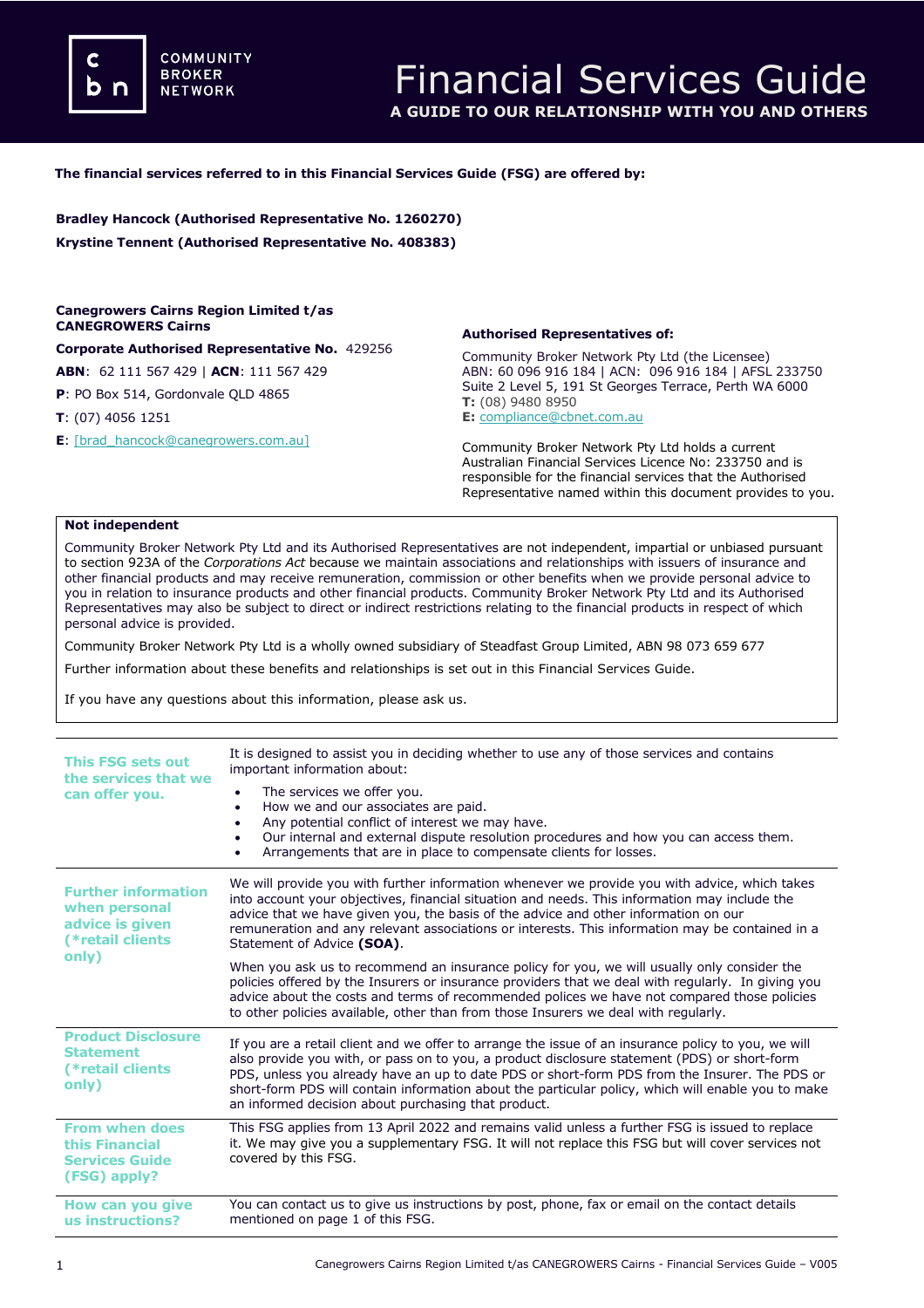c<br>b n

# Financial Services Guide **A GUIDE TO OUR RELATIONSHIP WITH YOU AND OTHERS**

| <b>Who is responsible</b><br>for the financial<br>services provided?                                                                                                    | Community Broker Network Pty Ltd is responsible for the financial services that will be provided<br>to you or through you to your family members, including the distribution of this FSG. Community<br>Broker Network Pty Ltd holds a current Australian Financial Services Licence No: 233750. The<br>contact details for Community Broker Network Pty Ltd are at the top of this FSG. The distribution<br>of this FSG by us is authorised by Community Broker Network Pty Ltd.                                                                                                   |
|-------------------------------------------------------------------------------------------------------------------------------------------------------------------------|------------------------------------------------------------------------------------------------------------------------------------------------------------------------------------------------------------------------------------------------------------------------------------------------------------------------------------------------------------------------------------------------------------------------------------------------------------------------------------------------------------------------------------------------------------------------------------|
| <b>What kinds of</b><br><b>financial services</b><br>are we authorised<br>to provide and what<br><b>kinds of financial</b><br>product/s do those<br>services relate to? | The financial services referred to in this guide are provided by your Authorised Broker, who is<br>authorised under the Community Broker Network Pty Ltd's Australian Financial Services Licence<br>to provide financial product advice and deal in general insurance products for wholesale and retail<br>clients. We will do this on your behalf as your general insurance broker unless we tell you<br>otherwise.                                                                                                                                                               |
|                                                                                                                                                                         | If we ever act under a binder arrangement, which means we have authority to issue policies as<br>an agent for the insurer, rather than acting for you, we will inform you of this arrangement.                                                                                                                                                                                                                                                                                                                                                                                     |
| <b>Will I receive</b><br>tailored advice?                                                                                                                               | Maybe not in all cases. However, we may need information about your personal objectives,<br>details of your current financial situation and any relevant information, so that we can arrange<br>insurance policies for you, or to give you advice about your insurance needs. We will ask you for<br>the details that we need to know.                                                                                                                                                                                                                                             |
|                                                                                                                                                                         | In some cases, we will not ask for any of this information. If we do not ask, or if you do not give<br>us all of the information we ask for, any advice you receive may not be appropriate to your<br>needs, objectives and financial situation. You should read the warnings contained in any SOA, or<br>any other warnings that we give you, carefully before making any decision about an insurance<br>policy.                                                                                                                                                                  |
|                                                                                                                                                                         | Where we provide you with advice about your insurance arrangements, that advice is current at<br>the time that we give it. At renewal we may review your insurance however, in some cases we<br>may automatically renew your insurance to ensure you continue to be covered. This renewal will<br>not take into account any changes to your current financial situation or personal objectives or<br>needs that you have not informed us of.                                                                                                                                       |
| <b>Contractual liability</b><br>and your insurance<br>cover                                                                                                             | Many commercial or business contracts contain clauses dealing with your liability (including<br>indemnities or hold harmless clauses). Such clauses may entitle your insurers to reduce cover,<br>or in some cases, refuse to indemnify you at all. You should seek legal advice before signing and<br>accepting contracts. You should inform us of any clauses of this nature before you enter into<br>them.                                                                                                                                                                      |
| <b>Legal advice</b>                                                                                                                                                     | Our duty as a general insurance broker does not extend to giving legal advice. You should consult<br>your solicitor when you need advice on legal matters.                                                                                                                                                                                                                                                                                                                                                                                                                         |
| <b>What information</b><br>do we maintain<br>about you and how<br>can you access it?                                                                                    | Community Broker Network Pty Ltd maintains a record of your personal profile including details of<br>insurance policies that we arrange for you. Community Broker Network Pty Ltd may also maintain<br>records of any recommendations or advice given to you. Community Broker Network Pty Ltd will<br>retain this FSG and any other FSG given to you as well as any SOA, PDS or short-form PDS that<br>we give or pass on to you for the period required by law.                                                                                                                  |
|                                                                                                                                                                         | We and Community Broker Network Pty Ltd are committed to implementing and promoting a<br>privacy policy, which will ensure the privacy and security of your personal information.<br>Community Broker Network Pty Ltd has taken the appropriate action to ensure we comply with<br>the Australian Privacy Principles ("APPs") and have established a Privacy Policy. A copy of our<br>privacy policy is available on request, or at www.cbnet.com.au.                                                                                                                              |
|                                                                                                                                                                         | If you wish to access your file, please ask us. We will make arrangements for you to do so.                                                                                                                                                                                                                                                                                                                                                                                                                                                                                        |
| How will I pay for<br>the services<br>provided?                                                                                                                         | Payment for the services we provide you are payable directly to Community Broker Network Pty<br>Ltd. For each insurance product, the insurer will charge a premium that includes any relevant<br>taxes, charges and levies. Community Broker Network Pty Ltd will receive a payment based on a<br>percentage of this premium (excluding relevant taxes, charges and levies) called commission,<br>which is paid to Community Broker Network Pty Ltd by the insurers. In some cases, we may also<br>charge you a broker fee. This will be shown on the invoice that is sent to you. |
|                                                                                                                                                                         | The invoice provides methods of payment for our services and details of payment terms (14<br>days). Community Broker Network Pty Ltd pays the commission and broker fee to us after<br>deducting a management fee.                                                                                                                                                                                                                                                                                                                                                                 |
|                                                                                                                                                                         | If there is a refund or reduction of your premium as a result of a cancellation or alteration to a<br>policy, or based on a term of your policy (such as a premium adjustment provision), we will<br>retain any fee we have charged you. Depending on our arrangements with the insurer,<br>Community Broker Network Pty Ltd will retain any commission that was paid to them by the<br>insurer for the policy and we may retain the portion of the commission that was paid to us by<br>Community Broker Network Pty Ltd. We may also charge you a cancellation fee.              |
|                                                                                                                                                                         | Non-payment of premium within applicable time frames could result in the insurer cancelling the<br>contract of insurance or charging a penalty premium for time on risk.                                                                                                                                                                                                                                                                                                                                                                                                           |
|                                                                                                                                                                         | When you pay us your premium it will be banked into Community Broker Network Pty Ltd 's trust<br>account. Community Broker Network Pty Ltd will retain the commission from the premium you                                                                                                                                                                                                                                                                                                                                                                                         |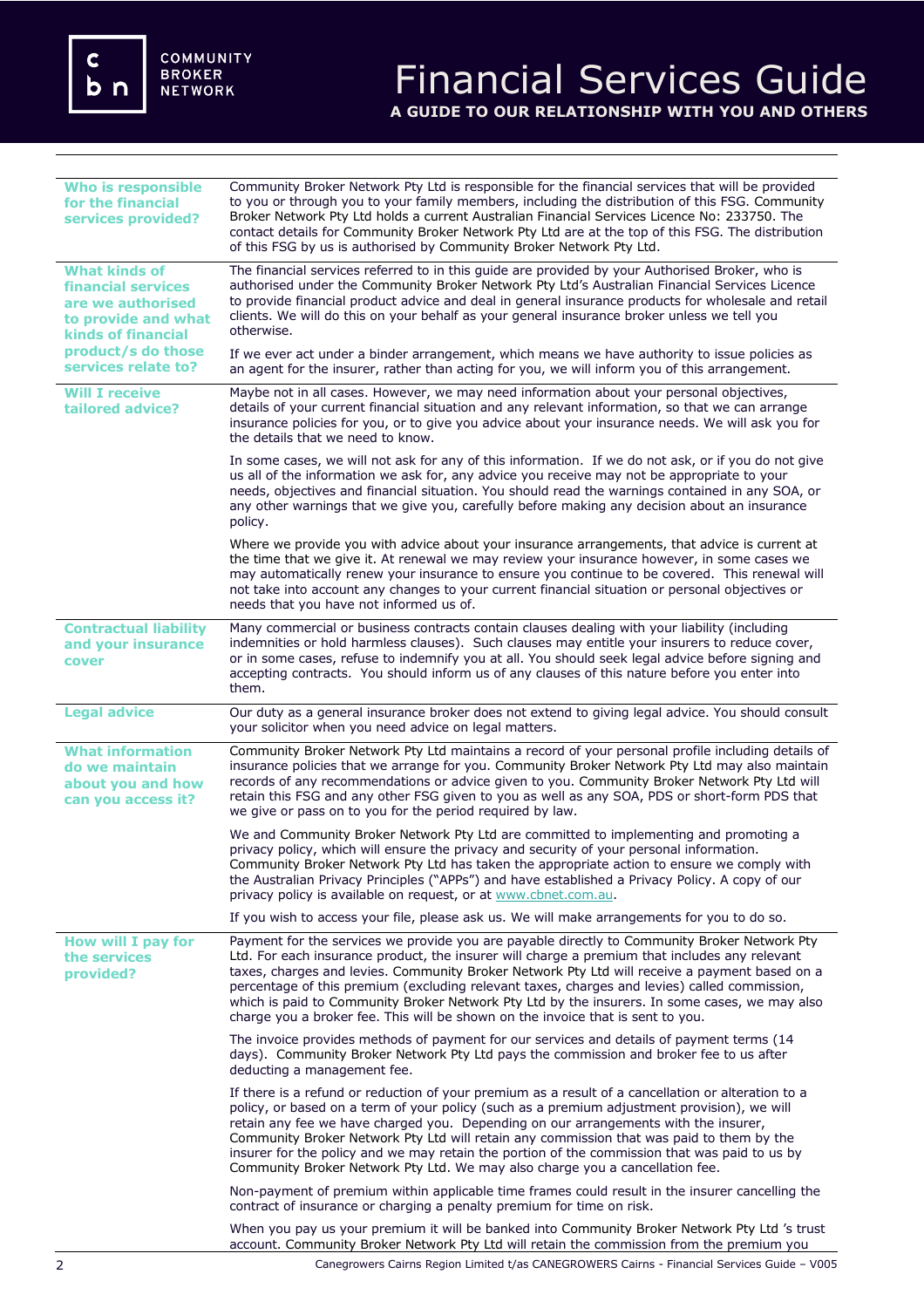**or other benefits calculated for providing the financial services?**

**Do we have any relationships or associations which might reasonably influence us?** 

## Financial Services Guide **A GUIDE TO OUR RELATIONSHIP WITH YOU AND OTHERS**

pay us and remit the balance to the insurer in accordance with Community Broker Network Pty Ltd's arrangements with the insurer. Community Broker Network Pty Ltd will earn interest on the premium while it is in their trust account or Community Broker Network Pty Ltd may invest the premium and earn a return. Community Broker Network Pty Ltd will retain any interest or return on investment earned on the premium.

If you require assistance from us with a claim which requires an unexpected and significant amount of time or expertise, we reserve the right to make an additional charge for it. Any charges will be agreed with you before we provide the services so you always know how much you will be required to pay.

**How are any commissions, fees**  The commission the Insurer pays to Community Broker Network Pty Ltd will be calculated based on the formula:

## **P X Y% = X.**

 $P =$  the amount you pay for any insurance policy (less any government fees or charges included in that amount). *Y*

*%* = the percentage commission paid to Community Broker Network Pty Ltd by the Insurer. *X* = Community Broker Network Pty Ltd's commission. Community Broker Network Pty Ltd's commission varies between 0 and 30%.

We may also charge you a broker fee in addition to commission when you enter into an insurance policy. The amount of the fee will depend on the complexity of the services we are providing. The amount of any broker fee charged will be shown on your invoice.

Community Broker Network Pty Ltd deducts a management fee of between 0% and 22.5% from the total commission and broker fee received and pays the remainder of the broker fee and commission to us.

Our employees that will assist you with your insurance needs will be paid a market salary and may also receive a performance bonus based on both the value and quality of the work they do for our clients.

Where a third party has referred you to us, we may share part of our fees/commission with them or pay an agreed referral rate. If we do, we will pay commissions to those people out of the commission and fees passed to us by Community Broker Network Pty Ltd (not in addition to those amounts), in the range of 0 to 50% of our commission or fees.

If we give you personal advice, we will inform you of any fees, commission or other payments we, our associates or anyone referring you to us (or us to any insurer) will receive in relation to the policies that are the subject of the advice.

See below for information on the Steadfast association and commission.

Community Broker Network Pty Ltd is a wholly owned subsidiary of Steadfast Group Limited, ABN 98 073 659 677.

### **Insurer Relationships**

Community Broker Network Pty Ltd sometimes enter into specific arrangements with a limited number of insurers where we receive fees or other remuneration for the development of insurance solutions or the growth of various insurance portfolios. The remuneration Community Broker Network Pty Ltd receives from these arrangements is variable and is determined by the profitability of the recommended insurance products. We will only recommend these products where they meet your needs and are in your best interests. Any such relationship is managed under our conflicts of interest policy.

We work closely with a range of insurers and underwriting agencies to arrange high quality benefits, competitive pricing and superior service levels for our clients. Wherever possible we will recommend that clients deal with insurers that are authorised under the Insurance Act 1973 (Cth) to carry on insurance business in Australia and are subject to oversight by the Australian Prudential Regulation Authority. We will warn you when we recommend an unauthorised foreign insurer.

Some insurers give other benefits such as sponsorship of annual conferences, training and invitations to social business functions. These benefits may change from year to year. The receipt of these benefits may be based upon the volume of business placed with the provider but may also be more of an ad hoc reward. Occasionally we may also receive small gifts and gratuities. It is Community Broker Network Pty Ltd's policy that gifts or gratuities may be accepted only if they are of an incidental nature. These amounts are not additional costs to you.

Despite the existence of any incentive, any decision to place business with such an Insurer will be based on the fact that this provides the best solution for you and not based on consideration of any incentive entitlement. Community Broker Network Pty Ltd may pass any incentive received on to us.

### **Steadfast Group Limited**

Community Broker Network Pty Ltd is a Steadfast Group Limited (**Steadfast**) Network Broker.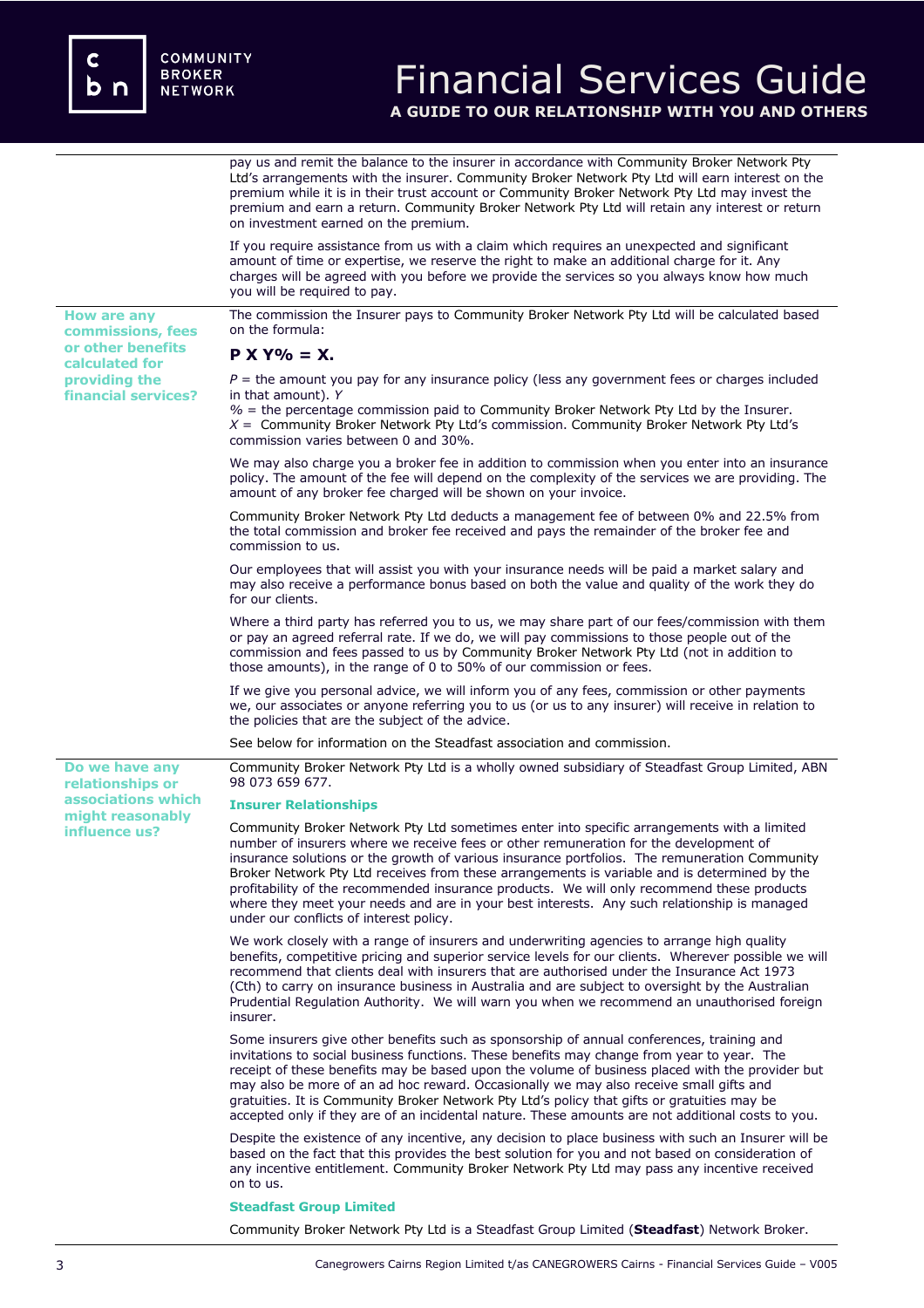c<br>b n

# Financial Services Guide **A GUIDE TO OUR RELATIONSHIP WITH YOU AND OTHERS**

|                                                                                  | As a Steadfast Network Broker, Community Broker Network Pty Ltd and our Authorised<br>Representatives have access to member services including model operating and compliance<br>tools, procedures, manuals and training, legal, technical, HR, contractual liability advice and<br>assistance, group insurance arrangements, product comparison and placement support,<br>claims support, group purchasing arrangements and broker support services. These services<br>are either funded by Steadfast, subsidised by Steadfast or available exclusively to Steadfast<br>Network Brokers for a fee. |
|----------------------------------------------------------------------------------|-----------------------------------------------------------------------------------------------------------------------------------------------------------------------------------------------------------------------------------------------------------------------------------------------------------------------------------------------------------------------------------------------------------------------------------------------------------------------------------------------------------------------------------------------------------------------------------------------------|
|                                                                                  | Steadfast has arrangements with some insurers and premium funders ( <b>Partners</b> ) under<br>which the Partners pay Steadfast commission of between $0.5 - 1.5\%$ for each product<br>arranged by us with those Partners or alternatively a fee to access strategic and<br>technological support and the Steadfast Broker Network. Steadfast is also a shareholder of<br>some Partners.                                                                                                                                                                                                           |
|                                                                                  | Community Broker Network Pty Ltd may receive a proportion of any commission paid to<br>Steadfast by its Partners at the end of each financial year (or other agreed period).                                                                                                                                                                                                                                                                                                                                                                                                                        |
|                                                                                  | You can obtain a copy of Steadfast's FSG at www.steadfast.com.au.                                                                                                                                                                                                                                                                                                                                                                                                                                                                                                                                   |
| <b>The licensee and</b><br>premium funding<br>companies                          | If we arrange premium funding for you with a premium funder, we or Community Broker<br>Network Pty Ltd may be paid a commission by the premium funder. We may also charge you a<br>fee (or both). The commission that we are paid by the premium funder is usually calculated as a<br>percentage of your insurance premium (including government fees or changes). If you instruct us<br>to arrange premium funding for you, this is when we become entitled to the commission.                                                                                                                     |
|                                                                                  | Commission rates for premium funding are usually in the range of 0 to 4% of funded premium.<br>When we arrange premium funding for you, you can ask us what commission rate we are paid for<br>that funding arrangement compared to the other arrangements that were available to you. The<br>amount we are paid is set out in the premium funding contract. Some premium funders may pay<br>Community Broker Network Pty Ltd an administration and service fee for the distribution and<br>management of their products.                                                                           |
| What to do if you                                                                | We welcome your suggestions, compliments and complaints as an opportunity to improve our                                                                                                                                                                                                                                                                                                                                                                                                                                                                                                            |
| have a complaint?                                                                | service.                                                                                                                                                                                                                                                                                                                                                                                                                                                                                                                                                                                            |
|                                                                                  | If you have any complaints about the service provided to you, please give us the opportunity to<br>put things right by contacting your Authorised Broker about your complaint in the first instance.<br>We will do our best to resolve your complaint within 5 working days.                                                                                                                                                                                                                                                                                                                        |
|                                                                                  | If your complaint is not satisfactorily resolved within this time, please contact Community Broker<br>Network Pty Ltd's Complaints Officer:                                                                                                                                                                                                                                                                                                                                                                                                                                                         |
|                                                                                  | $T: (08)$ 9480 8950<br>E: compliance@cbnet.com.au<br>P: PO Box 1183, WEST PERTH WA 6872.<br>Please mark the envelope "Notice of Complaint".                                                                                                                                                                                                                                                                                                                                                                                                                                                         |
|                                                                                  | We will try and resolve your complaint quickly and fairly and no later than 30 days from receiving<br>the response.                                                                                                                                                                                                                                                                                                                                                                                                                                                                                 |
|                                                                                  | Community Broker Network Pty Ltd is a member of the Australian Financial Complaints Authority<br>(AFCA). If your complaint cannot be resolved to your satisfaction by us, you have the right to<br>refer the matter to AFCA. AFCA provides fair and independent financial services complaint<br>resolution that is free to customers. AFCA can be contacted at:                                                                                                                                                                                                                                     |
|                                                                                  | <b>W</b> : www.afca.org.au $\mathsf{E}$ : info@afca.org.au<br>P: 1800 931 678 (free call)<br>In writing to: Australian Financial Complaints Authority, GPO Box 3, Melbourne VIC 3001                                                                                                                                                                                                                                                                                                                                                                                                                |
|                                                                                  | Community Broker Network Pty Ltd is a principal member of NIBA and as such the Community<br>Broker Network Pty Ltd's staff and Authorised Brokers have adopted the Insurance Brokers Code<br>of Practice.                                                                                                                                                                                                                                                                                                                                                                                           |
| <b>What arrangements</b><br>are in place to<br>compensate clients<br>for losses? | Community Broker Network Pty Ltd have a Professional Indemnity policy in place. The PI policy<br>covers Community Broker Network Pty Ltd employees, its contractors and its Authorised Brokers<br>for claims made against them by clients as a result of their conduct in the provision of financial<br>services.                                                                                                                                                                                                                                                                                   |
|                                                                                  | The PI policy will cover Community Broker Network Pty Ltd and us for claims relating to the<br>conduct of representatives who no longer work with us, in respect of the Financial Services<br>provided under the Community Broker Network Pty Ltd's Australian Financial Services Licence.                                                                                                                                                                                                                                                                                                          |
|                                                                                  | This policy satisfies the requirements for compensation arrangements under section 912B of the<br>Corporations Act.                                                                                                                                                                                                                                                                                                                                                                                                                                                                                 |
| <b>Any questions?</b>                                                            | If you have any further questions about the financial services we provide, please contact us.<br>Please retain this document for your reference and any future dealings with us and Community<br>Broker Network Pty Ltd.                                                                                                                                                                                                                                                                                                                                                                            |